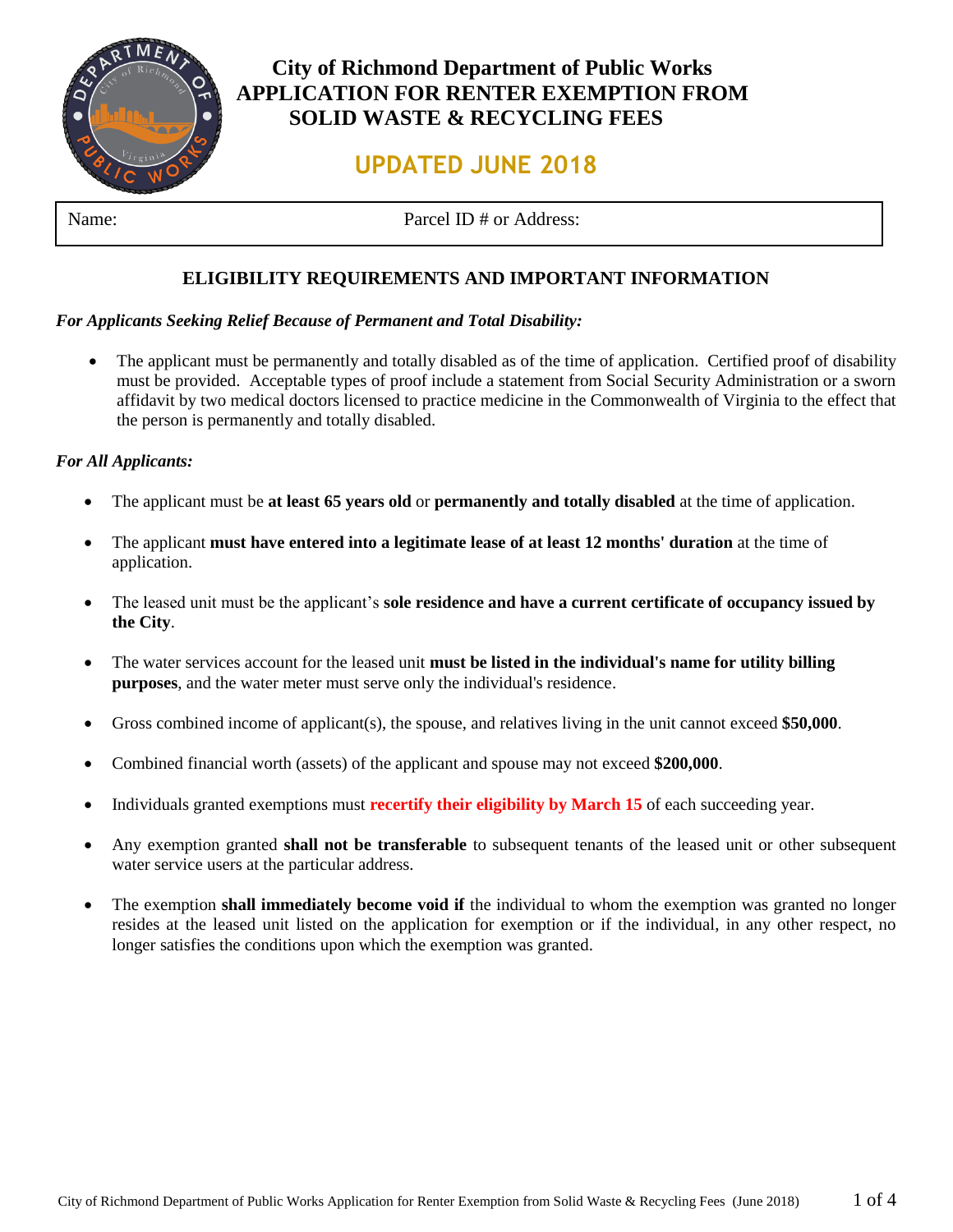#### **APPLICATION CHECKLIST**



- **\_\_\_\_\_ 1. Answer all questions and fill in spaces. If a question does not apply to you, write in "NONE", or " "N/A".**
- **\_\_\_\_\_ 2. Sign the affidavit on page 4. If a person is signing for the applicant as Power-of-Attorney, please indicate this and include a copy of the Power-of-Attorney.**
	- **\_\_\_\_\_ 3. Ensure that the application is signed and dated. Without a valid signature the application is considered as incomplete.**

| Please check the type of exemption for which you are applying:                                     |                               | $\Box$ Elderly | $\square$ Disabled |  |
|----------------------------------------------------------------------------------------------------|-------------------------------|----------------|--------------------|--|
|                                                                                                    |                               |                |                    |  |
| <b>APPLICANT:</b><br><b>Last Name</b>                                                              | First                         |                | Middle             |  |
| Birth Date (MM/DD/YY)                                                                              | <b>Social Security Number</b> |                | Telephone          |  |
| SPOUSE (if applicable):<br><b>Last Name</b>                                                        | First                         |                | Middle             |  |
|                                                                                                    |                               |                |                    |  |
| Birth Date (MM/DD/YY)                                                                              | <b>Social Security Number</b> |                | Telephone          |  |
|                                                                                                    |                               |                |                    |  |
|                                                                                                    |                               |                |                    |  |
| NAME UNDER WHICH PROPERTY IS LISTED AND APPEARS ON THE TAX BILL:<br><b>Last Name</b>               | First                         |                | Middle             |  |
| <b>Street Address of Property</b>                                                                  |                               |                |                    |  |
|                                                                                                    |                               |                |                    |  |
| Is this dwelling occupied by the applicant as his/her sole dwelling?<br>$\Box$ YES<br>$\square$ NO |                               |                |                    |  |
| FOR OFFICE USE ONLY                                                                                |                               |                |                    |  |
|                                                                                                    |                               |                |                    |  |
| INCOME:                                                                                            |                               |                |                    |  |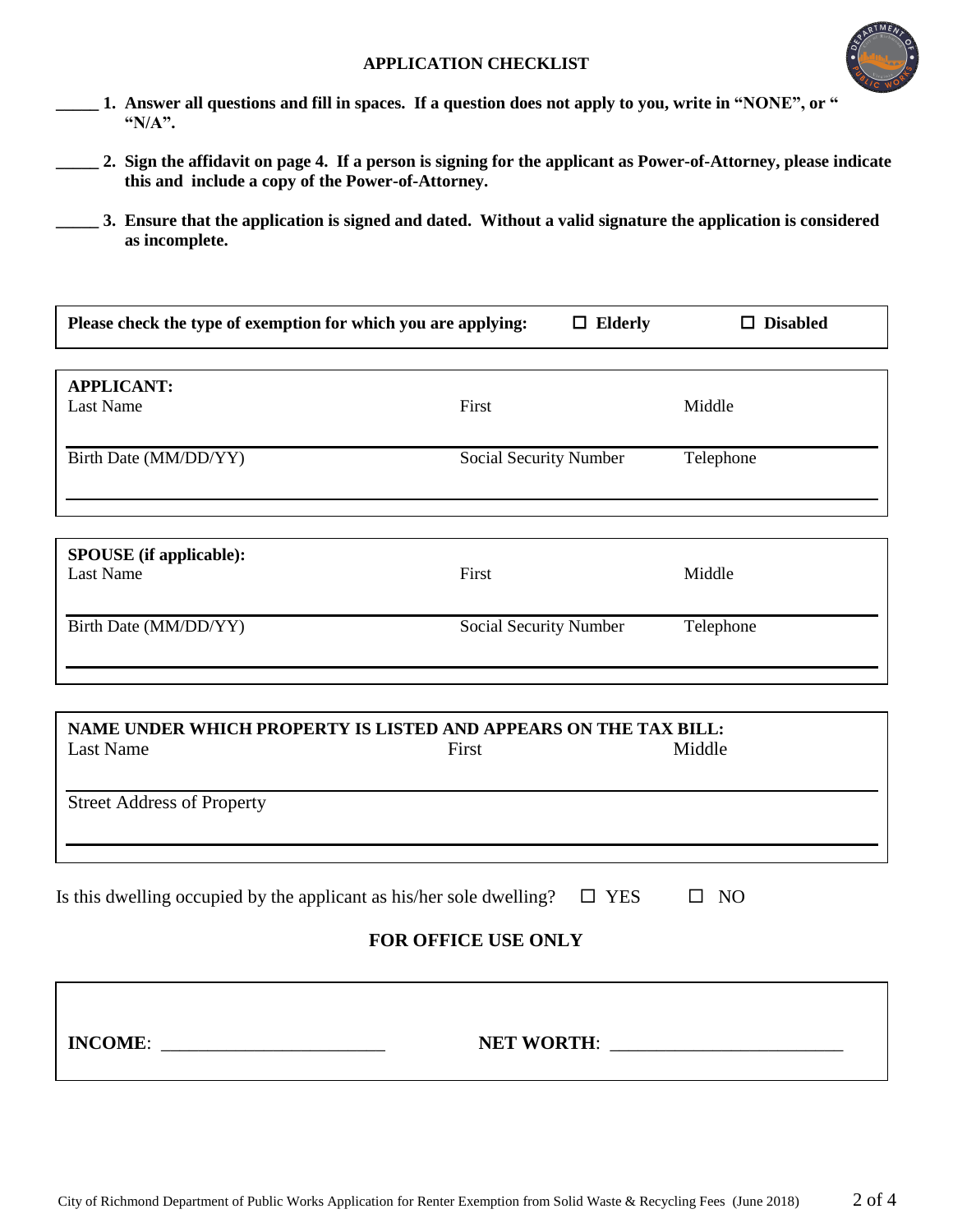List the name, relationship, age and social security number of each relative other than the applicant(s) who occupies the dwelling for which the exemption is being sought.



| <b>Name</b> | Relationship | Age | <b>Social Security Number</b> |
|-------------|--------------|-----|-------------------------------|
|             |              |     |                               |
|             |              |     |                               |
|             |              |     |                               |
|             |              |     |                               |
|             |              |     |                               |

**Enter the gross income before deductions from all sources, as of December 31 of the preceding year** of the applicant, spouse, and all other relatives living in the dwelling. *List each person's income separately*. Use additional sheets if necessary.

#### **COPIES OF PROOF OF ALL INCOME MUST BE FURNISHED.**

| <b>GROSS INCOME</b>                       | <b>DOCUMENTATION</b> | <b>APPLICANT</b>                                                                   | <b>SPOUSE</b> | <b>RELATIVE</b>     |
|-------------------------------------------|----------------------|------------------------------------------------------------------------------------|---------------|---------------------|
|                                           |                      |                                                                                    |               |                     |
| Salaries, Wages, etc.                     | W-2, 1099            | \$<br>\$                                                                           |               | \$                  |
| Pensions                                  | 1099-R               | \$                                                                                 |               |                     |
| Social Security                           | SSA-1099             | \$                                                                                 |               |                     |
| <b>Interest Received</b>                  | 1099-INT             | \$<br>\$                                                                           |               |                     |
| Dividends Earned                          | 1099-DIV             | \$<br>\$                                                                           |               |                     |
| Rents (Received)                          | Schedule E           | \$<br>\$                                                                           |               | \$                  |
| <b>Public Assistance</b>                  | Cola Notice          | \$<br>\$                                                                           |               |                     |
| <b>Child Support</b>                      |                      | \$<br>\$                                                                           |               | \$                  |
| Alimony                                   |                      | \$<br>\$                                                                           |               |                     |
| <b>Gifts Received (Written Statement)</b> |                      | \$                                                                                 |               |                     |
| <b>Capital Gains</b>                      | Schedule D           | \$<br>\$                                                                           |               | \$                  |
| <b>Business Income</b>                    | Schedule C, F        | \$                                                                                 |               |                     |
| <b>Other Sources (Written Statement)</b>  |                      | \$                                                                                 |               |                     |
| Subtotal                                  |                      |                                                                                    |               |                     |
|                                           |                      | DEDUCT \$10,000 FROM EACH RELATIVE'S TOTAL INCOME                                  |               | $$ (\$10,000 each)$ |
| <b>TOTAL</b>                              |                      |                                                                                    |               | \$                  |
|                                           |                      | <b>TOTAL Gross Combined Income of the Applicant, Spouse, Co-Owner &amp; Others</b> |               | \$                  |

**IF THE ABOVE TOTAL EXCEEDS \$50,000 YOU DO NOT QUALIFY.**